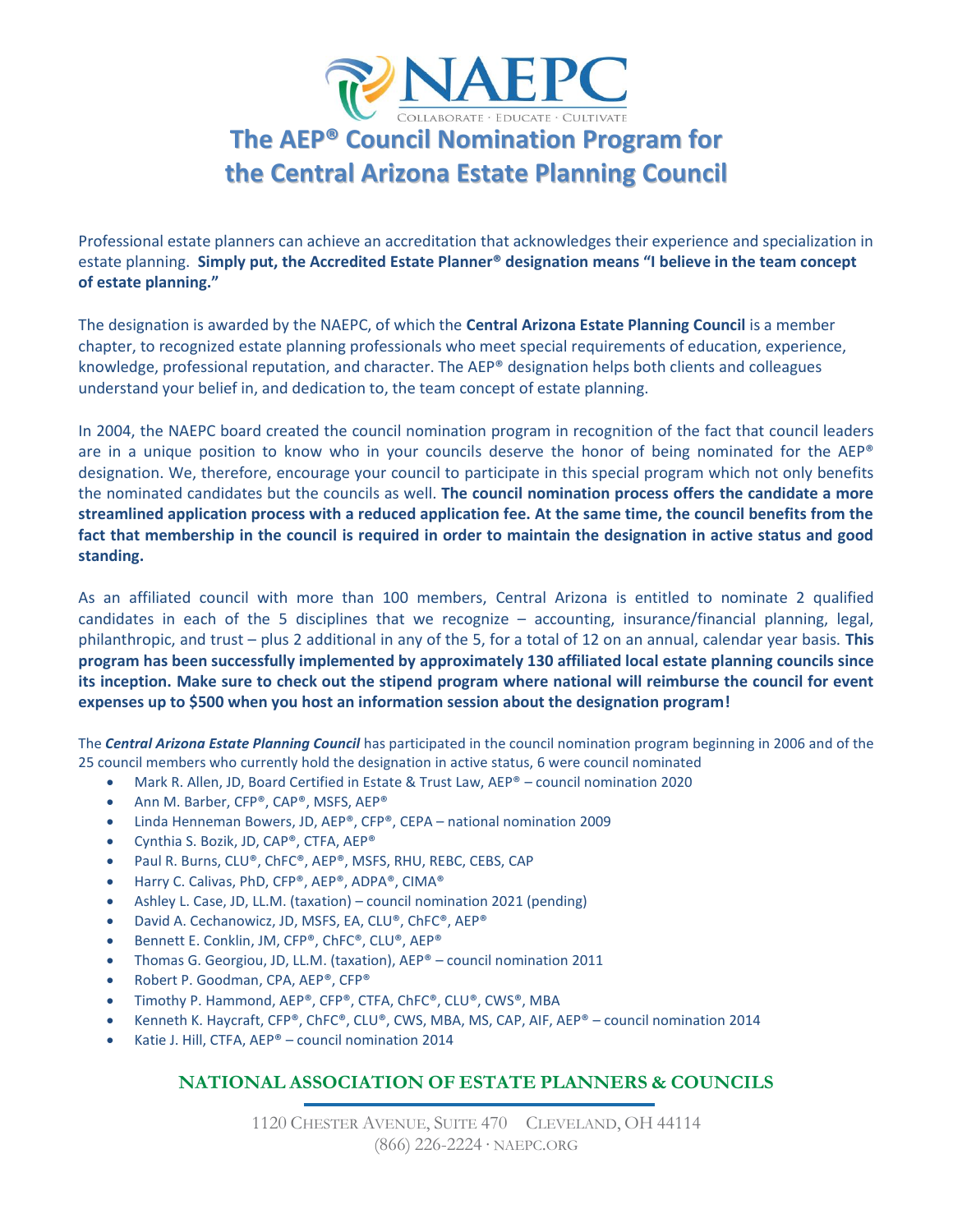

# **The AEP® Council Nomination Program for**

# **the Central Arizona Estate Planning Council**

- Erin B. Itkoe, CPA/PFS, CFP®, MST, AEP® council nomination 2021
- Ronald F. Larson, Atty, AEP®, Certified Estate & Trust Specialist (AZ Bar)
- Katrina C. Lessard, CFP®, AEP®
- Thomas E. Maguire, CPA/PFS, ChFC®, AEP®
- Barry A. McBride, CLU®, AEP®
- John D. Pettee, CFP®, CTFA, AEP®, CAP®
- Brian T. Poe, CFP®, ChFC®, AEP®
- Vladimir Sasic, CFP®, ChFC®, AEP®
- Christopher P. Siegle, JD, LL.M. (taxation), AEP® council nomination 2021
- Susan K. Smith, Atty, AEP®
- Lisa L. Sullivan, CTFA, CSOP, CWS, AEP®
- Michael Benjamin Welborn, CLU®, ChFC®, CFP®, AEP®

#### **Why should you be interested in earning the AEP® designation?**

- Gain a competitive edge and set yourself apart from the competition
- Demonstrate your knowledge, skill, and expertise
- Identify yourself as a qualified member of the estate planning team
- Listing o[n national searchable database](https://www.naepc.org/designations/estate-planners/search#spec/All) including discipline and contact information where one can search by state or zip code
- AEP® ALERT bi-monthly electronic newsletter for designees only with original content provided in the "Technical Corner"; archives are available on the NAEPC website and can be accessed by using national username and password
- Discounted registration fee for 59<sup>th</sup> [Annual NAEPC Advanced Estate Planning Strategies Conference](https://www.naepc.org/conference) in Fort Lauderdale, FL, from November 15 – 18, 2022
- Deepest discount for the *[Robert G. Alexander Webinar Series](http://www.naepc.org/events/webinar)* where designees can earn continuing education credit for the AEP® designation. Programs typically occur on the second Wednesday of every month from 3:00 pm ET to 4:00 pm ET with the exception of November when we host our annual conference. **Special discount for AEP® designees is \$40!**
- Designee-only events offered on a complimentary basis where you can meet and network with fellow designees and share your ideas about member benefits with the national leadership
- Invitation to contribute to the exclusive AEP<sup>®</sup> group on LinkedIn

#### **Eligibility Requirements for a Council Nomination**

- **Credentials –** Active license or certification as an attorney; accountant; insurance professional & financial planner; philanthropic advisor; or trust officer –holding one or more of the following credentials: JD, CPA, CLU®, CFP®, CFA, ChFC®, CPWA®, CAP® (those applying with CAP® only, must take GS 815 – Advanced Estate Planning through The American College), CSPG, CTFA, MSFS, or MST
- **Experience –** Minimum of 10 years of experience significantly engaged in estate planning devoting at least 1/3 of your professional time to estate planning (If interested members do not have 10 years but have at least 5 years of experience, one can still obtain the designation by meeting additional education requirements, among others, under the self-nomination program described below)

### **NATIONAL ASSOCIATION OF ESTATE PLANNERS & COUNCILS**

1120 CHESTER AVENUE, SUITE 470 CLEVELAND, OH 44114 (866) 226-2224 ∙ NAEPC.ORG